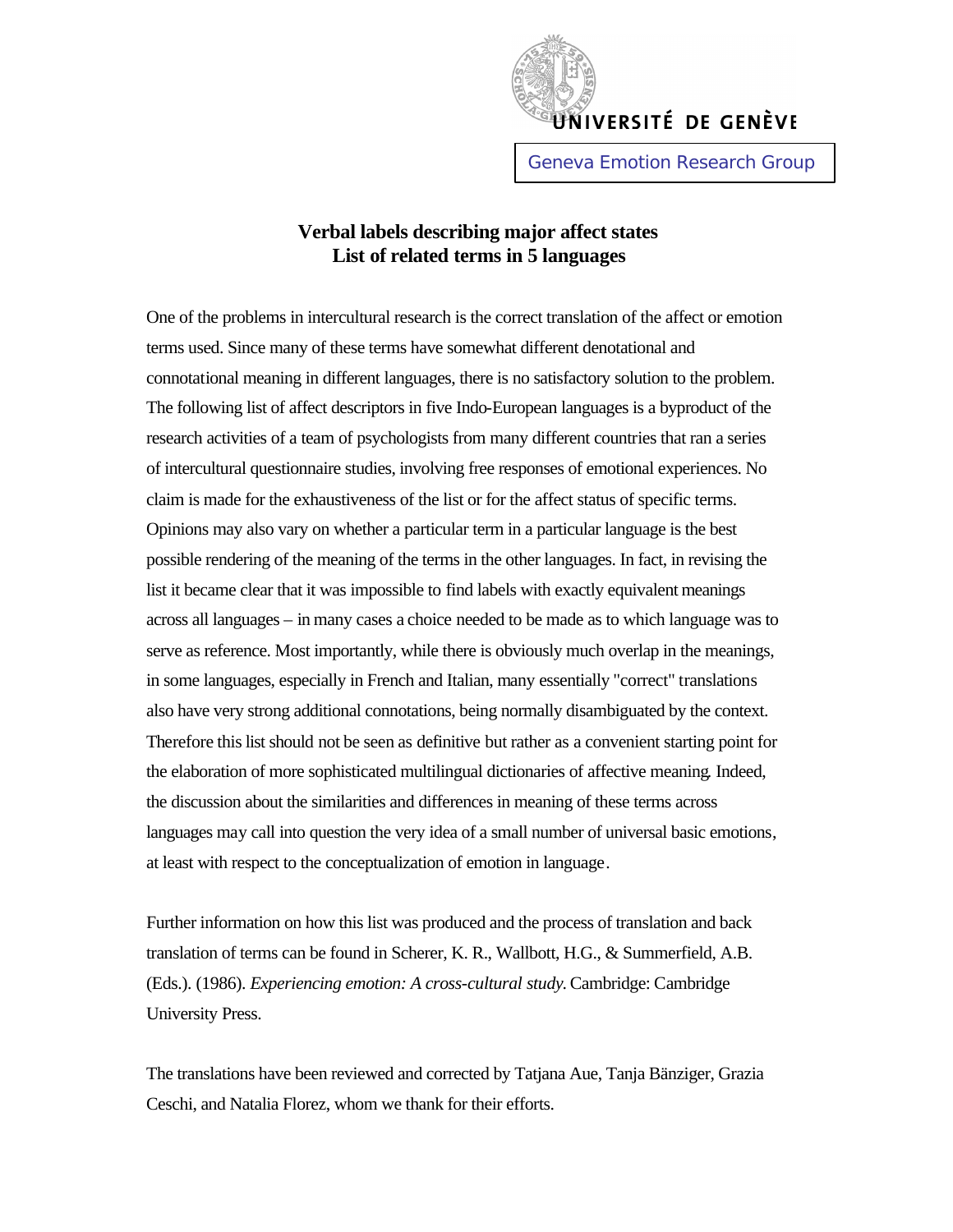If you make use of this material, it would be kind to cite the source. Please use the following citation format:

Appendix F. Labels describing affective states in five major languages. In K. R. Scherer (Ed.) (1988). *Facets of emotion: Recent research* (pp. 241-243). Hillsdale, NJ: Erlbaum. [Version revised by the members of the Geneva Emotion Research Group]. Copy retrieved [Date] from http://www.unige.ch/fapse/emotion/resmaterial/resmaterial.html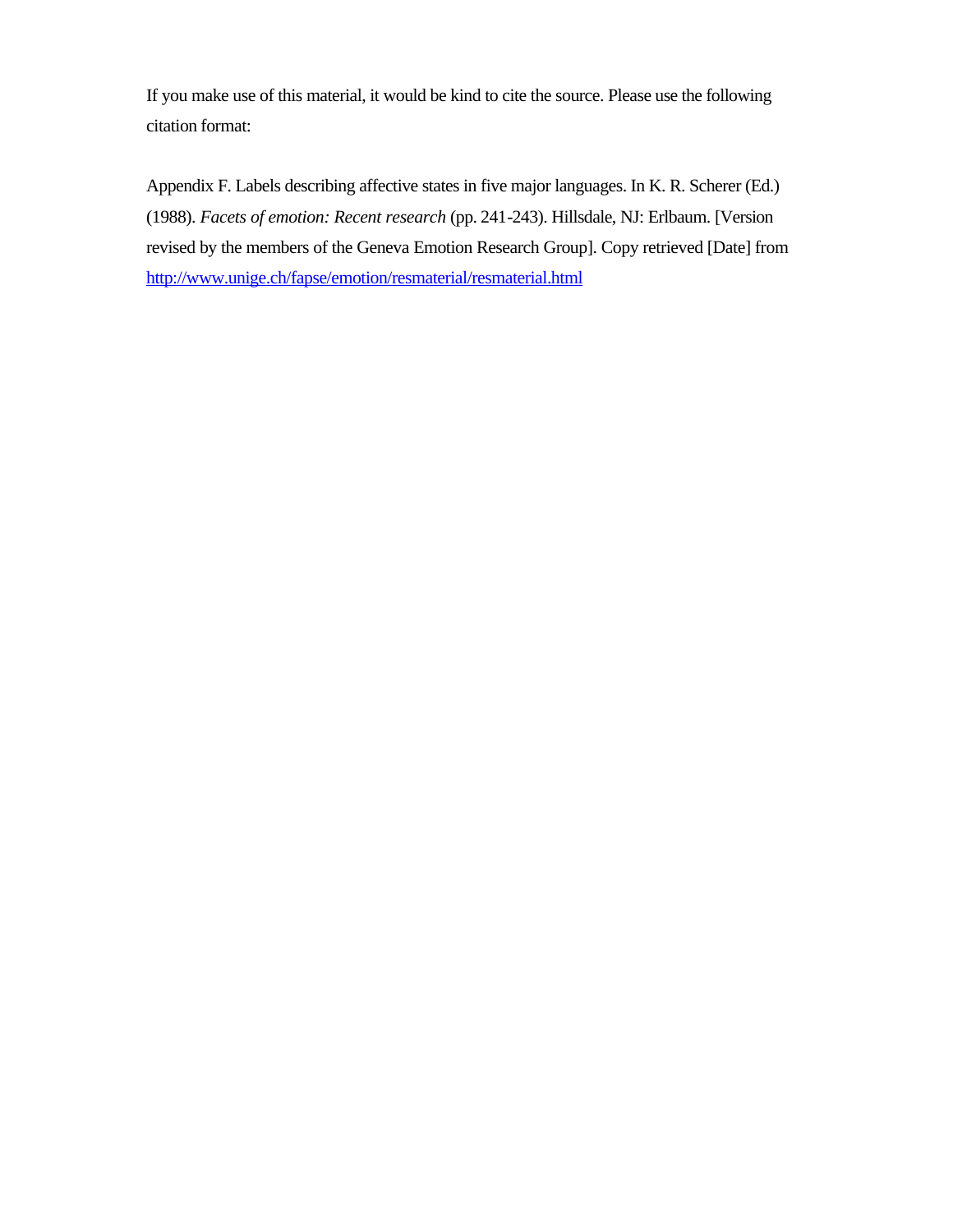| <b>English</b> | <b>Deutsch</b>   | <b>Français</b>      | <b>Italiano</b> | <b>Espagnol</b>  |
|----------------|------------------|----------------------|-----------------|------------------|
| affectionate   | voller Zuneigung | affectueux           | affetuoso       | afectuoso        |
| afraid         | verängstigt      | apeuré               | impaurito       | atemorizado      |
| agitated       | aufgeregt        | agité                | agitato         | agitado          |
| amazed         | verwundert       | stupéfait            | stupefatto      | estupefacto      |
| amused         | belustigt        | amusé                | divertito       | divertido        |
| angry          | ärgerlich        | en colère            | arrabbiato      | enfadado         |
| anguished      | gequält          | tourmenté            | tormentato      | atormentado      |
| annoyed        | verärgert        | agacé                | seccato         | fastidiado       |
| anxious        | ängstlich        | anxieux              | ansioso         | ansioso          |
| apathetic      | apathisch        | apathique            | apatico         | apático          |
| ashamed        | schamvoll        | honteux              | vergognoso      | avergonzado      |
| astonished     | erstaunt         | étonné               | sorpreso        | asombrado        |
| at ease        | wohl fühlen      | (se sentir) à l'aise | a suo agio      | sentirse a gusto |
| bored          | gelangweilt      | ennuyé               | annoiato        | aburrido         |
| calm           | ruhig            | calme                | calmo           | calmado          |
| carefree       | unbekümmert      | insouciant           | incurante       | despreocupado    |
| cheerful       | fröhlich         | gai                  | allegro         | alegre           |
| compassionate  | mitleidig        | compatissant         | compassionevole | compasivo        |
| confident      | zuversichtlich   | confiant             | fiducioso       | confiado         |
| confused       | verwirrt         | confus               | confuso         | confundido       |
| contented      | zufrieden        | content              | contento        | contento         |
| courageous     | mutig            | courageux            | coraggioso      | corajudo         |
| cowardly       | feige            | lâche                | codardo         | cobarde          |
| curious        | neugierig        | curieux              | curioso         | curioso          |
| dejected       | niedergeschlagen | abattu               | abbattuto       | abatido          |
| delighted      | entzückt         | ravi                 | contentissimo   | encantado        |
| depressed      | deprimiert       | déprimé              | depresso        | deprimido        |
| desirous       | begehrlich       | désireux             | desideroso      | deseoso          |
| desperate      | verzweifelt      | désespéré            | disperato       | desesperado      |
| despondent     | verzagt          | accablé              | Sfiduciato      | desanimado       |
| disappointed   | enttäuscht       | déçu                 | deluso          | desilusionado    |
| discontented   | unzufrieden      | mécontent            | scontento       | descontento      |
| discouraged    | mutlos           | découragé            | scoraggiato     | descorazonado    |
| disdainful     | voller           | dédaigneux           | sprezzante      | desdeñoso        |
|                | Geringschätzung  |                      |                 |                  |
| disgruntled    | missvergnügt     | contrarié            | contrariato     | contrariado      |
| disgusted      | ekelerfüllt      | dégoûté              | disgustato      | asqueado         |
| dismayed       | bestürzt         | consterné            | costernato      | consternado      |
| distressed     | bekümmert        | affligé              | afflitto        | afligido         |
| distrustful    | misstrauisch     | méfiant              | diffidente      | desconfiado      |
| doubtful       | zweifelnd        | plein de doute       | dubbioso        | dubitativo       |
| drowsy         | schläfrig        | somnolent            | sonnolento      | somnoliento      |
| dumbfounded    | verblüfft        | ahuri                | stupito         | pasmado          |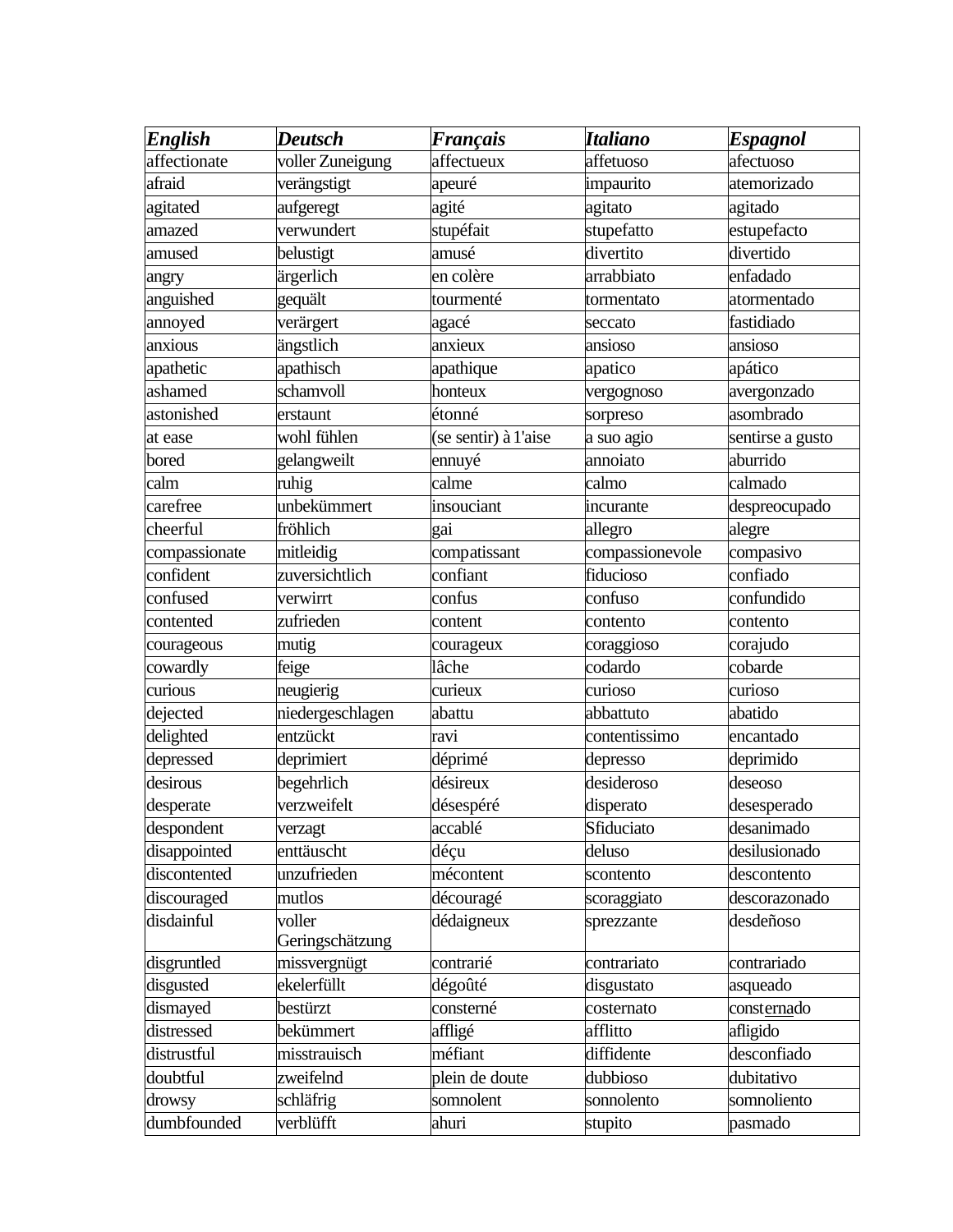| eager             | eifrig          | empressé             | avido              | emprendedor        |
|-------------------|-----------------|----------------------|--------------------|--------------------|
| earnest           | ernst           | sérieux              | serio              | serio              |
| elated            | hocherfreut     | exalté               | esultante          | gozoso             |
| enthusiastic      | begeistert      | enthousiaste         | entusiasta         | entusiasmado       |
| embarrassed       | verlegen        | embarrassé           | imbarazzato        | azorado            |
| embittered        | erbittert       | aigri                | amareggiato        | amargado           |
| envious           | neidisch        | envieux              | invidioso          | envidioso          |
| exasperated       | aufgebracht     | exaspéré             | esasperato         | exasperado         |
| excited           | erregt          | excité               | eccitato           | excitado           |
| ecstatic          | ekstatisch      | extatique            | estasiato          | extasiado          |
| exuberant         | überschwenglich | exubérant            | esuberante         | exuberante         |
| fascinated        | fasziniert      | fasciné              | affascinato        | fascinado          |
| fed up            | verdrossen      | dépité               | annoiato           | estar harto        |
| forlorn           | verlassen       | abandonné            | abbandonato        | abandonado         |
| frightened        | voller Furcht   | effrayé              | spaventato         | aterrorizado       |
| frolicsome        | übermütig       | folâtre              | divertente         | juguetón           |
| full of contempt  | verachtungsvoll | plein de mépris      | sprezzante         | lleno de desprecio |
| full of hatred    | hasserfüllt     | plein de haine       | pieno di odio      | lleno de odio      |
| full of regrets   | reuevoll        | plein de regrets     | pieno di rimpianti | arrepentido        |
| full of reverence | ehrfürchtig     | plein de révérence   | ossequioso         | reverente          |
| furious           | wütend          | furieux              | furioso            | furioso            |
| gloomy            | düster          | sombre               | cupo               | sonbrío            |
| grateful          | dankbar         | reconnaissant        | riconoscente       | agradecido         |
| grief-stricken    | gramvoll        | chagriné             | afflitto           | afligido           |
| guilty            | schuldvoll      | coupable             | colpevole          | culpable           |
| happy             | glücklich       | heureux              | felice             | feliz              |
| helpless          | hilflos         | impuissant           | indifeso           | impotente          |
| hesitant          | zögernd         | hésitant             | esitante           | vacilante          |
| homesick          | voller Heimweh  | avoir le mal du pays | soffrire il mal di | sentir mal de      |
|                   |                 |                      | terra              | tierra             |
| hopeful           | hoffnungsvoll   | plein d'espoir       | fiducioso          | esperanzado        |
| hopeless          | hoffnungslos    | sans espoir          | disperato          | desesperanzado     |
| horrified         | entsetzt        | horrifié             | terrorizzato       | horrorizado        |
| hostile           | feindselig      | hostile              | ostile             | hostil             |
| humble            | demütig         | humble               | umile              | humilde            |
| ill at ease       | unbehaglich     | mal à l'aise         | a disagio          | incomodo           |
| impatient         | ungeduldig      | impatient            | impaziente         | impaciente         |
| impressed         | beeindruckt     | impressionné         | impressionato      | impresionado       |
| in high spirits   | ausgelassen     | plein d'entrain      | pieno di vita      | animadísimo        |
| in love           | verliebt        | amoureux             | innamorato         | enamorado          |
| indecisive        | unentschlossen  | indécis              | indeciso           | indeciso           |
| indifferent       | indifferent     | indifférent          | indifferente       | indiferente        |
| indignant         | entrüstet       | indigné              | indignato          | indignado          |
| inspired          | inspiriert      | inspiré              | ispirato           | inspirado          |
| interested        | interessiert    | intéressé            | interessato        | interesado         |
| intimidated       | eingeschüchtert | intimidé             | intimidito         | intimidado         |